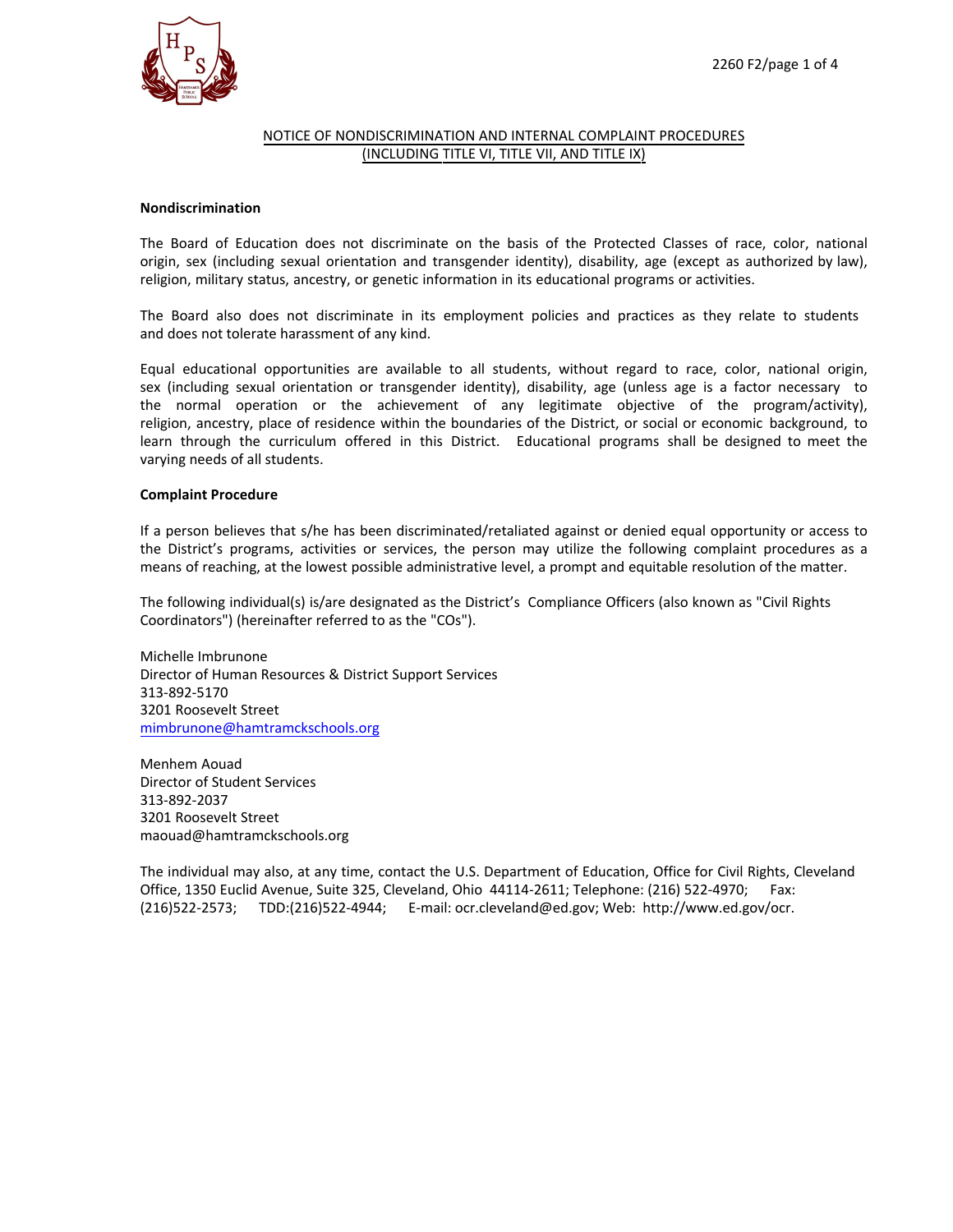#### **Internal Complaint Procedures**

Members of the School District community, which includes students, or third parties who believe they have been unlawfully discriminated/retaliated against are entitled to utilize the complaint process set forth below.

Due to the sensitivity surrounding complaints of unlawful discrimination or retaliation, timelines are flexible for initiating the complaint process; however, individuals should make every effort to file a complaint within thirty (30) calendar days after the conduct occurs. Once the formal complaint process has begun, the investigation will be completed in a timely manner (ordinarily, within fifteen (15) business days of the complaint being received).

The procedures set forth below are not intended to interfere with the rights of a student to pursue a complaint of unlawful discrimination or retaliation with the United States Department of Education Office for Civil Rights ("OCR").

## **Informal Complaint Procedure**

A student who believes s/he has been unlawfully discriminated/retaliated against may make an informal complaint, either orally or in writing: (1) to a teacher, other employee, or building administrator in the school the student attends; (2) to the Superintendent or other District-level employee; and/or (3) directly to one of the COs. The COs will either facilitate an informal resolution as described below, or appoint another individual to facilitate an informal resolution.

The School District's informal complaint procedure is designed to provide students who believe they are being unlawfully discriminated/retaliated against with a range of options aimed at bringing about a prompt resolution of their concerns. Depending upon the nature of the complaint and the wishes of the student claiming unlawful discrimination/retaliation, informal resolution may involve, but not be limited to, one (1) or more of the following:

- A. Advising the student about how to communicate his/her concerns to the person who allegedly engaged in the discriminatory/retaliatory behavior.
- B. Distributing a copy of Policy 2260 Non-Discrimination as a reminder to the individuals in the school building or office where the individual whose behavior is being questioned works or attends.
- C. If both parties agree, the CO may arrange and facilitate a meeting between the student claiming discrimination/retaliation and the individual accused of engaging in the misconduct to work out a mutual resolution.

While there are no set time limits within which an informal complaint must be resolved, the CO or designee will exercise his/her authority to attempt to resolve all informal complaints within fifteen (15) business days of receiving the informal complaint. Parties who are dissatisfied with the results of the informal complaint process may proceed to file a formal complaint. Parties may request that the informal process be terminated at any time to move to the formal complaint process.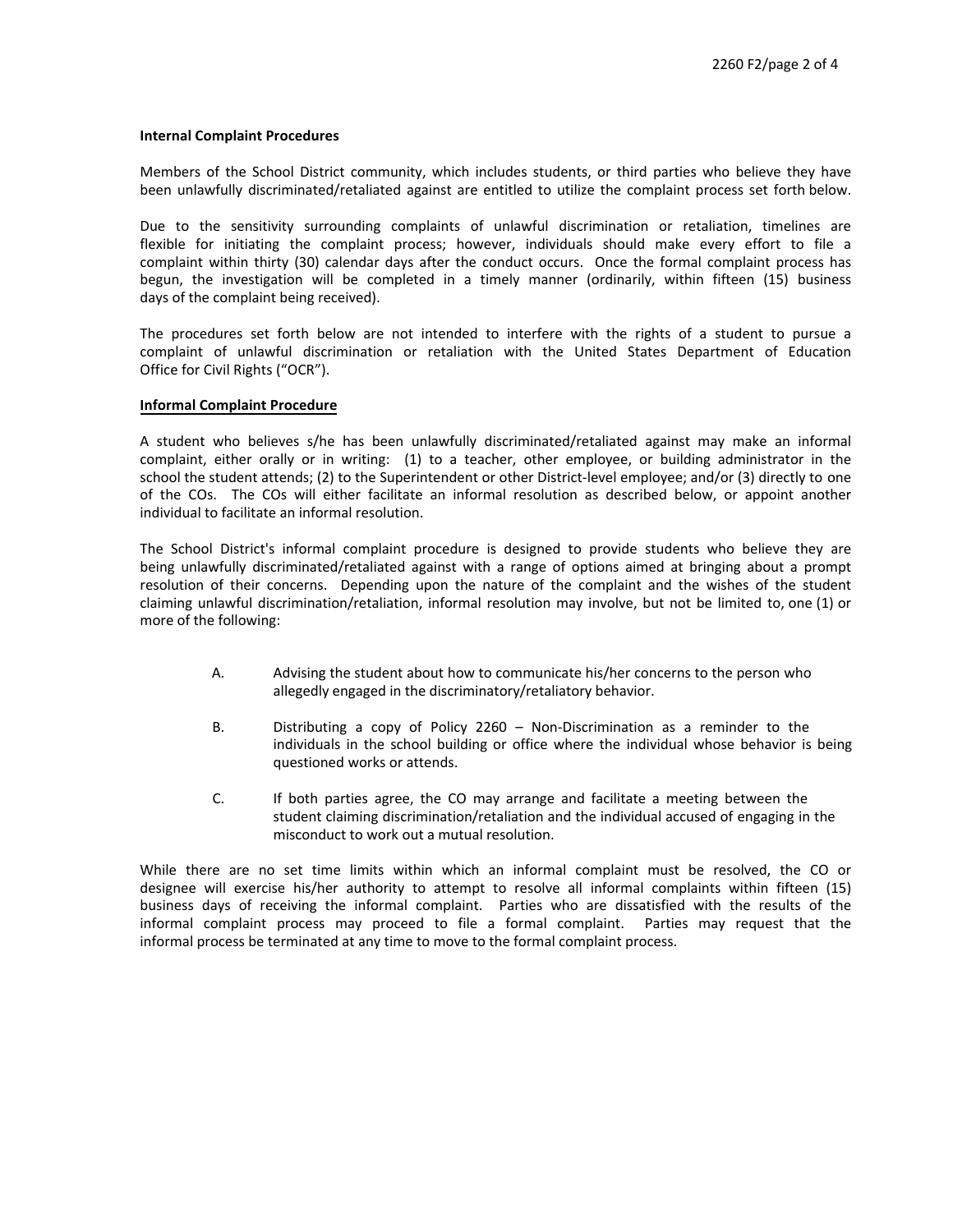## **Formal Complaint Procedures**

A student who believes s/he has been subjected to unlawful discrimination/retaliation ("Complainant") may file a formal complaint, either orally or in writing, with a teacher, Principal, or other District employee at the student's school, the CO, Superintendent, or another District employee who works at another school or at the District level.

Formal complaints should include the following information to the extent it is available: the identity of the individual believed to have engaged in; or be engaging in, the discriminatory/retaliatory conduct; a detailed description of the facts upon which the complaint is based; a list of potential witnesses; and the resolution sought by the Complainant. If the Complainant is unwilling or unable to provide a written statement, the CO shall interview the Complainant and prepare a written summary of the oral interview, and the Complainant will be asked to verify the accuracy of the reported charge by signing the document.

Within two (2) business days of receiving the complaint, the CO or designee will initiate a formal investigation to determine whether the Complainant has been subjected to unlawful discrimination/retaliation.

Simultaneously, the CO will inform the individual alleged to have engaged in the discriminatory/retaliatory conduct ("Respondent") that a complaint has been received. The Respondent will be informed about the nature of the allegations and provided with a copy of any relevant policies and/or administrative guidelines, including Policy 2260 – Nondiscrimination. The Respondent must also be informed of the opportunity to submit a written response to the complaint within five (5) business days.

Although certain cases may require additional time, the CO or designee will attempt to complete an investigation into the allegations of discrimination/retaliation within fifteen (15) business days of receiving the formal complaint. As part of the investigation, the CO will:

- A. interview the Complainant;
- B. interview the Respondent;
- C. interview any other witnesses who may reasonably be expected to have any information relevant to the allegations;
- D. consider any documentation or other information presented by the Complainant, Respondent, or any other witness that is reasonably believed to be relevant to the allegations.

At the conclusion of the investigation, the CO/designee shall prepare and deliver a written report to the Superintendent that summarizes the evidence gathered during the investigation and provides recommendations based on the evidence and the definition of unlawful discrimination/retaliation as provided in Board policy and State and Federal law as to whether the Complainant has been subjected to unlawful discrimination/retaliation.

Absent extenuating circumstances, within five (5) business days of receiving the report of the CO or designee, the Superintendent must either issue a final decision regarding whether the charges have been substantiated or request further investigation. A copy of the Superintendent's final decision will be delivered to both the Complainant and the Respondent.